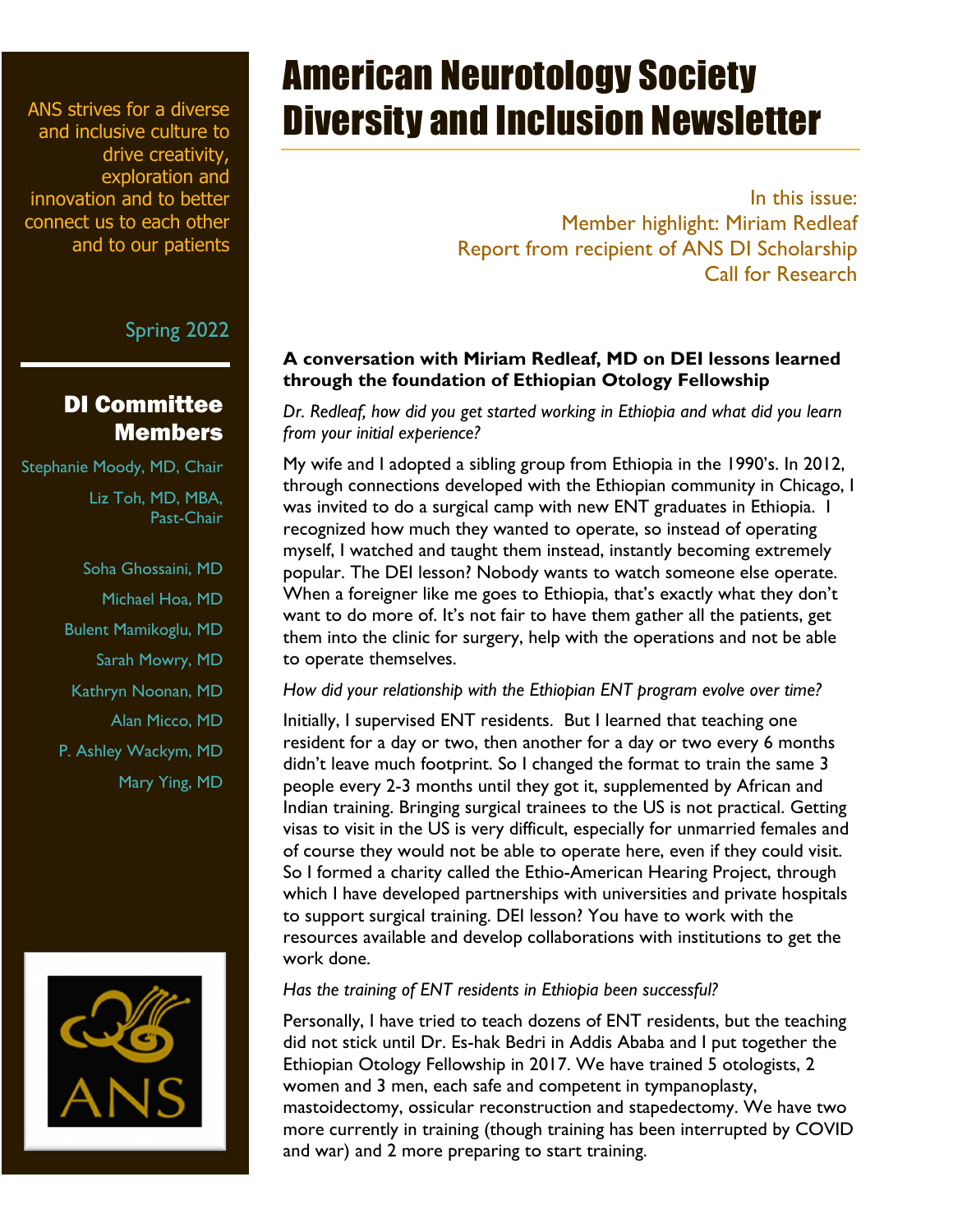We have started training in cochlear implantation. I have gotten a LOT of grief for CI training from two directions. There are foreigners who go there and say that the people are so poor, most don't have cars or other resources and their cholesteatomas are so bad, why teach them how to do CIs? My response is, yes, most people don't have cars or never fly in an airplane there… does that mean NO ONE should have a car or be able to fly in an airplane?

The second criticism I received was from our CI industry partner who initially wanted to import foreign doctors to do the C i s. I insisted from the start that I would TRAIN the people there how to do them and supervise the operations, but they were not going to function as the gophers for me to have all the fun. This met with a tremendous amount of resistance. However, with time, the company became proud of their role in empowering local talent.

#### *Have you had any major obstacles to overcome in your work there?*

The obstacles I have encountered are too numerous to mention. American trainees have a LOT of exposure and support which we take for granted. We are cared for, supervised and taught how to use instruments and equipment over 5 years. There are many stories of opening up a drawer or room in Ethiopia to find instruments still in the plastic or an operating microscope with towels hanging on it. That's because there is absolutely NO ONE to show them what do to and how to do it. So when there's any problem with the microscope, they don't know what to do to fix it – just like a resident in the US wouldn't know either. DEI lessons: To train surgeons in a foreign program, you have to go back repeatedly at short intervals. You would never plant a crop and then never go back to water it? You would never hand your 15 year old daughter the keys to her new car and never teach her how to drive it and supervise her for many hours before you let her go out alone? You have no idea how to take apart a Zeiss microscope and reconfigure the ocular to get it started working again do you? Well neither do they.

#### *Other thoughts?*

This was a lot of work, extremely stressful, and extremely expensive. Do we have any idea how even the poorest of us is fantastically wealthy compared to them? We are phenomenally wealthy and we can easily spend the thousands of dollars it takes to provide support and I decided to sacrifice the time and money it requires to help in this way. We have to realize that people who are different from us are different and that's OK. And we have to realize that everybody wants the same thing: no one wants to fetch and carry while someone else has all the fun. EVERYBODY wants to operate. Nobody wants to use a piece of equipment that they don't know how to. Nobody wants to hurt a patient. And it's not fair to exclude people from opportunities just because they have been taught not to complain or that it's rude to demand attention and instruction.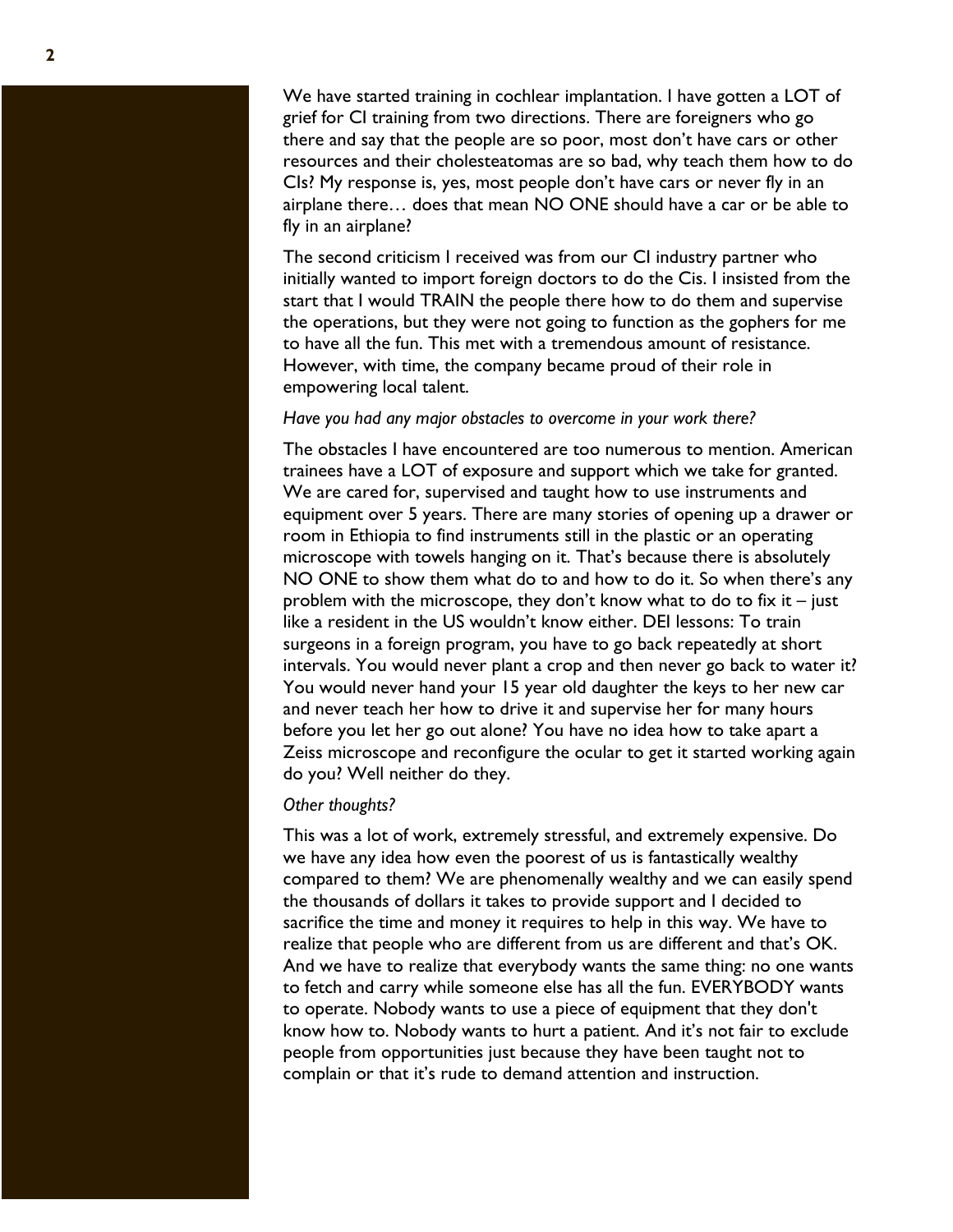# ANS DI **Committeee** URiM Travel **Scholarship**

 **By Patricia Timothee, MSIV** Student at Eastern Virginia Medical School and Recipient of the 2022 ANS Travel Scholarship Mentored by ANS Fellow, Michael Hoa at Georgetown University. Ms. Timothee plans a research year with the Department of Otolaryngology at Mayo Clinic.

*My interest in Otolaryngology grew out my 3rd-year rotations. I fell in love with the diversity of the field and the balance of surgical and clinical care. With several great mentors and with support from residents in the SNMA, Black OTO network, and Harry Barnes Society, I began extending my network and getting more exposure to the field. I'm so grateful for all of the relationships and connections I've made along the way. Having mentorship in a field as nuanced as Otolaryngology and to be a minority student approaching it can be a daunting process. Mentorship has been such an instrumental part of my journey and I hope to pay it forward by supporting the next wave of future Otolaryngologists.*

*My experience rotating at Georgetown University was phenomenal. The residents, attendings, and staff took care of me and made me feel welcome. During my 4 weeks with the department, I rotated at 3 different hospitals which gave me the opportunity to work with many attendings across various subspecialties and with diverse patient populations. Overall, I spent 75% of my time in the OR and 25% in clinic. I often saw patients independently, wrote notes, and presented the patient to the attending. The clinic afforded many opportunities to improve my skills in performing and reporting on head and neck exams as well as performing nasal endoscopy. Our clinics were often busy which helped me develop better efficiency with clinical interactions.*

*I loved the teaching that I received in the OR. The residents were always checking in with me to be sure I understood the goal and approach to our surgery while the attendings took care to teach me various techniques to gain optimal exposure during cases as well as techniques to optimal tissue closure. This kind of teaching and environment showed me how much they valued my presence there and, their own desire to see me succeed as an otolaryngologist.*

#### **ANNOUNCING**

### *2022/23 ANS Diversity and Inclusion Committee Underrepresented in Medicine Otology/Neurotology Travel Scholarship*

The Diversity & Inclusion Committee is taking applications for two scholarships for the 2022/23 academic year to assist medical students with travel expenses for external rotations. Through this scholarship, we seek to engage URiM students in research and clinical activities related to the ear, hearing and balance so that they can learn about our field and gain the experience needed to promote a career in otology/neurotology. The successful applicant will receive a \$2000 scholarship to support travel and housing expenses for a chosen clinical rotation that requires significant travel from their home institution. A member of the ANS will be identified to provide mentorship to the recipient. Requirements and details are provided on our website or can be obtained by emailing Dr. Moody at moodysa@evms.edu. Members are encouraged to promote the scholarship to eligible students. Applications are requested by June 1, 2022. More information is available at https://www.americanneurotologysociety.com.